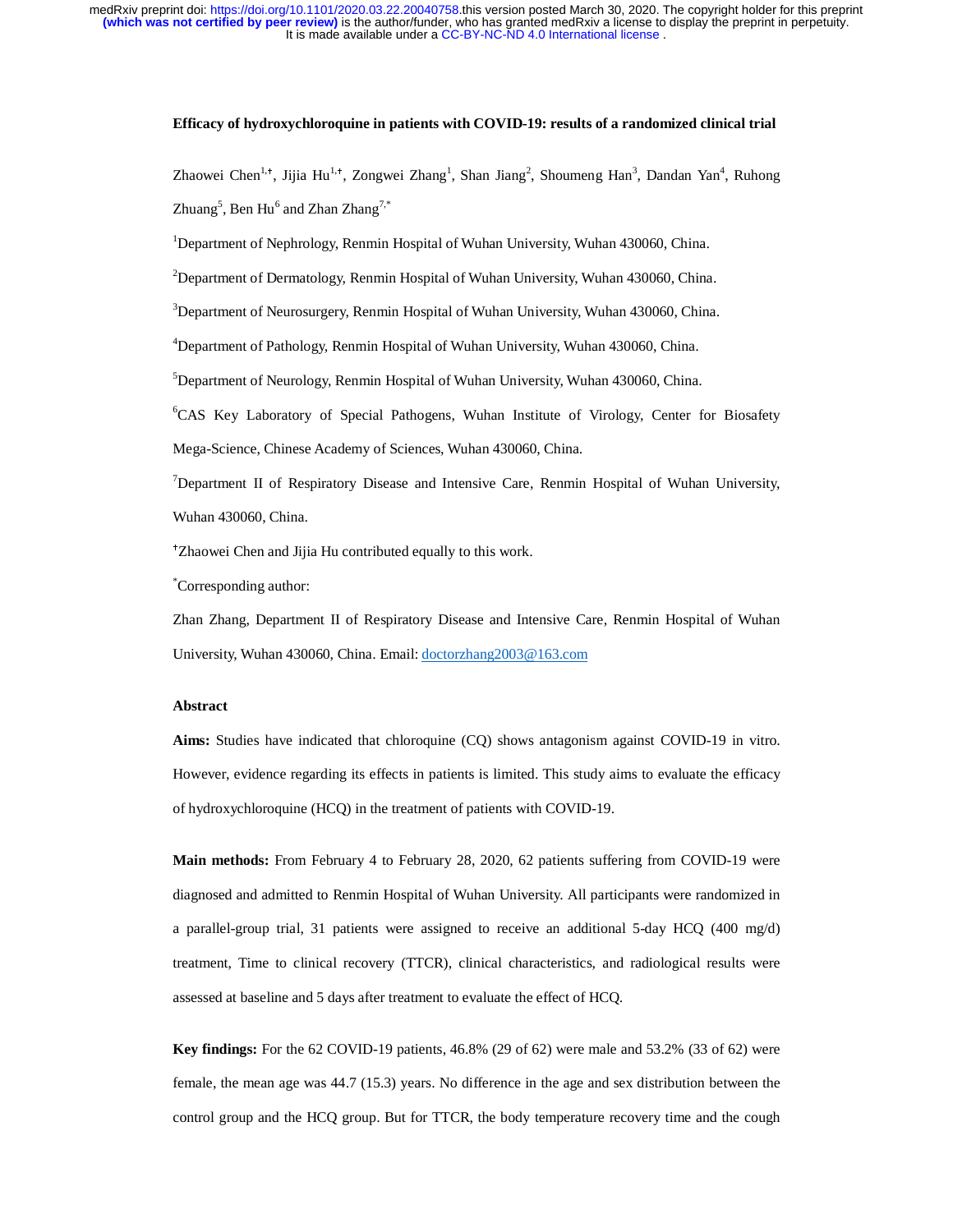remission time were significantly shortened in the HCQ treatment group. Besides, a larger proportion of patients with improved pneumonia in the HCQ treatment group (80.6%, 25 of 31) compared with the control group (54.8%, 17 of 31). Notably, all 4 patients progressed to severe illness that occurred in the control group. However, there were 2 patients with mild adverse reactions in the HCQ treatment group. Significance: Among patients with COVID-19, the use of HCQ could significantly shorten TTCR and promote the absorption of pneumonia.

**Significance:** Among patients with COVID-19, the use of HCQ could significantly shorten TTCR and promote the absorption of pneumonia.

**Trial registration:** URL: https://www.clinicaltrials.gov/. The unique identifier: ChiCTR2000029559.

**Keywords:** COVID-19; SARS-CoV-2; Pneumonia; Hydroxychloroquine

**Running title:** Efficacy of hydroxychloroquine in COVID-19.

# **Introduction**

Coronaviruses are enveloped positive-sense single-stranded RNA viruses belonging to the family Coronaviridae and are broadly distributed in humans and other vertebrates, eventually causing damage in digestive, respiratory and even multiple systems. In December 2019, a series of pneumonia cases of unknown etiology appeared in Wuhan, Hubei, China [1]. Sequencing analysis of throat swabs samples and electron microscope observations indicated a novel coronavirus, which was named SARS-CoV-2 (formerly known as 2019-nCoV) [2]. Coronavirus disease 2019 (COVID-19) caused by SARS-CoV-2 has been confirmed to have obvious human-to-human characteristics [3,4]. As of March 20, 2020, more than two hundred thousand confirmed cases have been identified globally, for a total of 8778 deaths[5]. As the epidemic is spreading to many countries, COVID-19 poses a severe threat to global health [6]. Therefore, it is urgent to develop effective drugs against COVID-19.

The recent publication of results showing the activity of chloroquine (CQ) against SARS-CoV-2 *in vitro* [7]*,* some experts and researchers also have been recommended the efficacy of this antimalarial drug in patients with COVID-19 [8,9]. For this, the U.S. Food and Drug Administration (FDA) has been working to investigate the use of CQ in COVID-19 [10]. As a derivative of CQ, hydroxychloroquine (HCQ) has similar therapeutic effects and fewer adverse effects. Based on its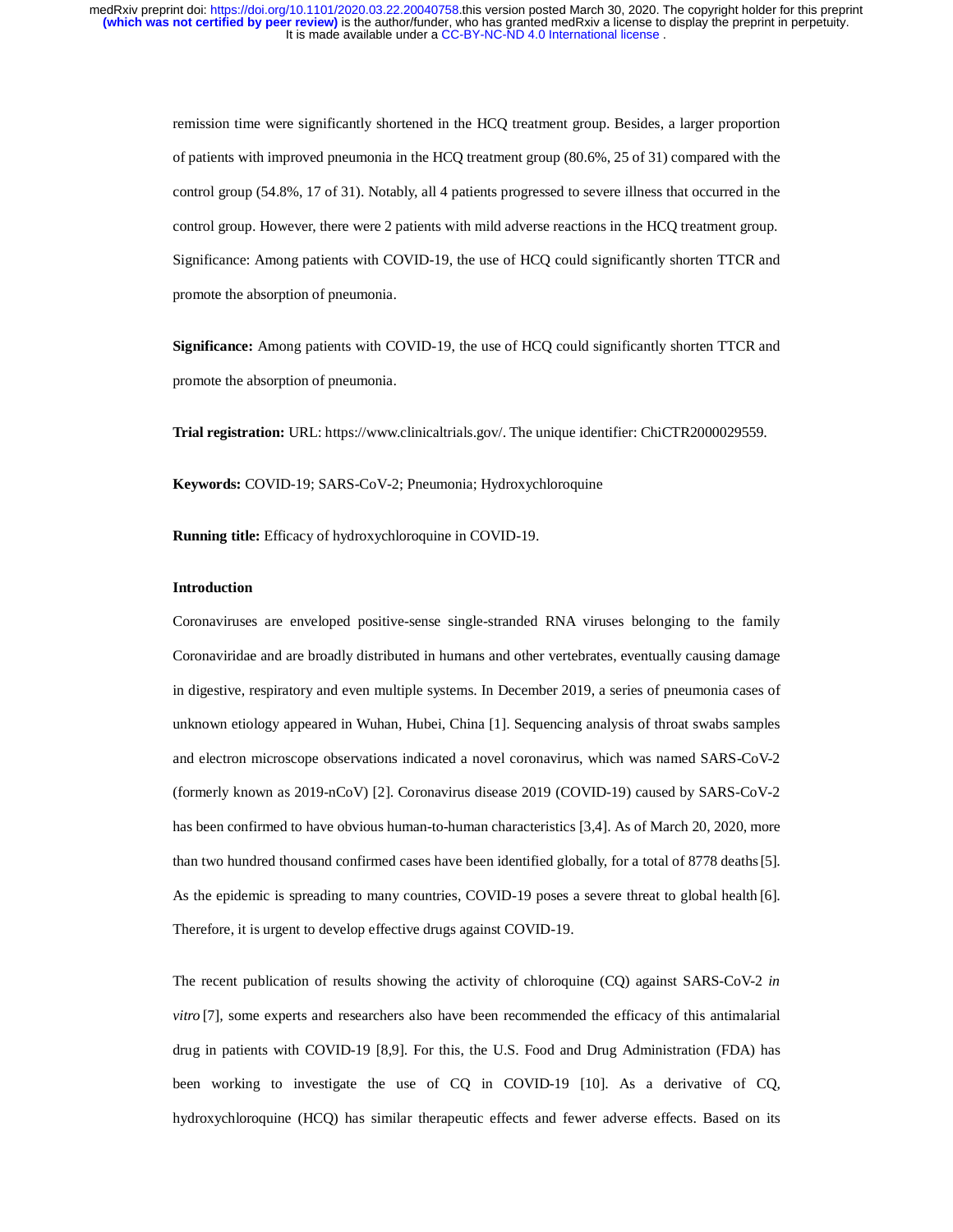> characteristics of immunity regulation, antithrombotic activity, and inflammation improvement, HCQ has been routinely used in the clinical treatment of systemic lupus erythematosus (SLE) [11]. However, the efficacy of HCQ in COVID-19 remains unknown.

> Interestingly, through a follow-up survey, we found that none of our 80 SLE patients who took long-term oral HCQ had been confirmed to have SARS-CoV-2 infection or appeared to have related symptoms. In addition, among the 178 patients diagnosed with COVID-19 pneumonia in our hospital, none were receiving HCQ treatment before admission. All predicting the use of HCQ in SARS-CoV-2 infections. As one of the clinical research registration units in China, we aimed to investigate the efficiency of HCQ in patients with COVID-19 in this study.

#### **Materials and Methods**

#### *Study design and participants*

The clinical research protocol was reviewed and approved by the Ethics Committee in Renmin Hospital of Wuhan University (Wuhan, China). All research procedures adhered to the tenets of the Declaration of Helsinki. This trial for SARS-CoV-2 has already been registered in the Chinese Clinical Trial Registry (ChiCTR), the unique identifier: ChiCTR2000029559. Informed consent was obtained from all patients.

From February 4, 2020, to February 28, 2020, 142 patients with confirmed COVID-19 were admitted. Diagnosis and classification of COVID-19 were based on the criteria of the China National Health Commission. For this trial, the selection criteria: 1. Age  $\geq$  18 years; 2. Laboratory (RT-PCR) positive of SARS-CoV-2; 3. Chest CT with pneumonia; 4. SaO<sub>2</sub>/SPO<sub>2</sub> ratio > 93% or PaO<sub>2</sub>/FIO<sub>2</sub> ratio > 300 mmHg under the condition in the hospital room (mild illness); 5. Willing to receive a random assignment to any designated treatment group and not participating in another study at the same time. The exclusion criteria: 1. Severe and critical illness patients or participating in the trial does not meet the patient's maximum benefit or does not meet any criteria for safe follow-up in the protocol after a doctor's evaluation; 2. Retinopathy and other retinal diseases; 3. Conduction block and other arrhythmias; 4. Severe liver disease (e.g., Child-Pugh score  $\geq C$  or AST> twice the upper limit); 5. Pregnant or breastfeeding; 6. Severe renal failure [estimated glomerular filtration rate (eGFR)  $\leq$  30 mL/min/1.73m<sup>2</sup>] or receiving renal replacement therapy; 7. Possibility of being transferred to another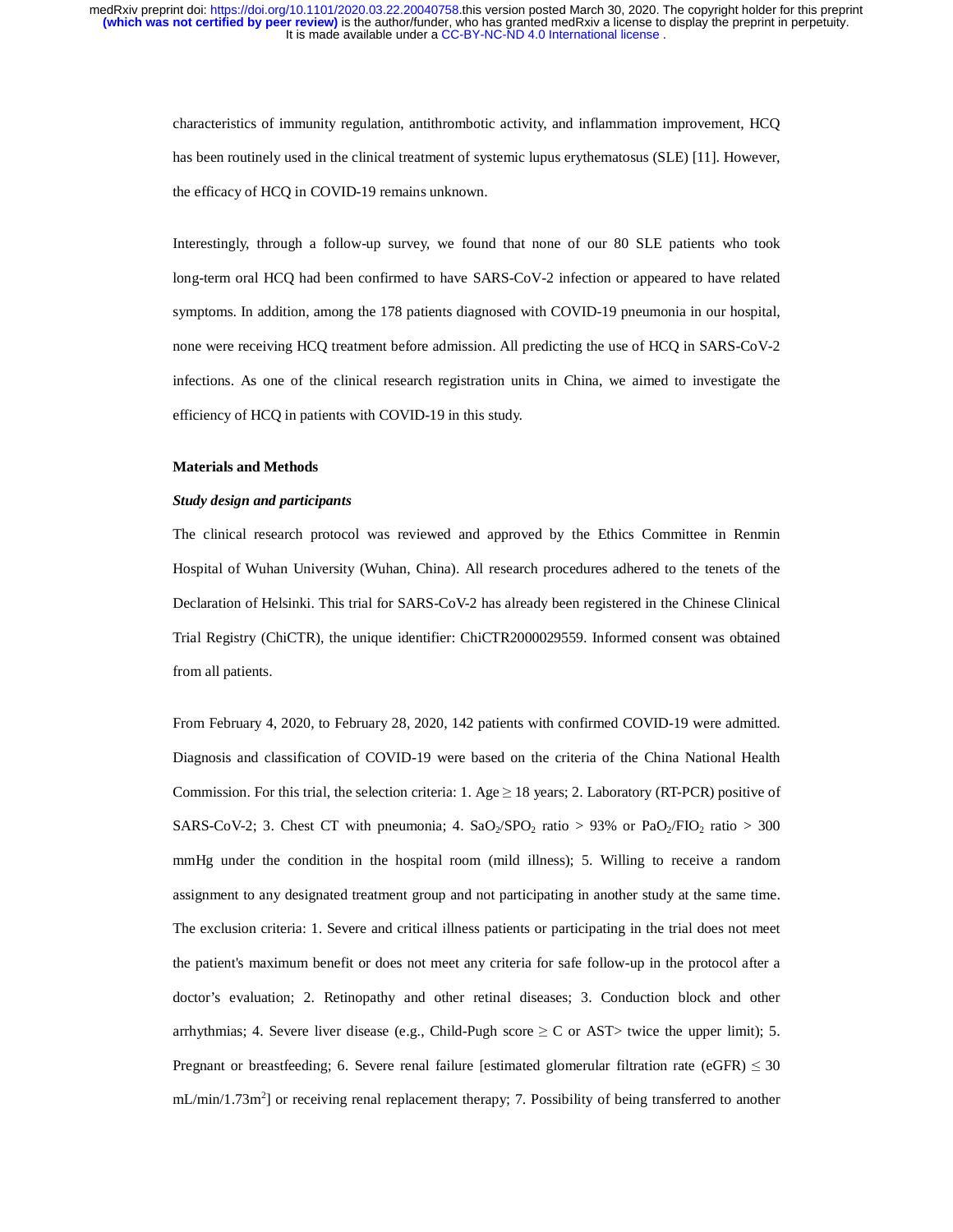> hospital within 72 h; 8. Received any trial treatment for COVID-19 within 30 days before this research. 62 patients who met the trial criteria were randomly assigned in a to two groups, all received the standard treatment (oxygen therapy, antiviral agents, antibacterial agents, and immunoglobulin, with or without corticosteroids), patients in the HCQ treatment group received additional oral HCQ (hydroxychloroquine sulfate tablets, Shanghai Pharma) 400 mg/d (200 mg/bid) between days 1 and 5 (Figure 1), patients in the control group with the standard treatment only. Randomization was performed through a computer-generated list stratified by site. Treatments were assigned after confirming the correctness of the admission criteria. Neither the research performers nor the patients were aware of the treatment assignments.

#### *Endpoints*

5 days after enrollment or severe adverse reactions appeared was the observation endpoint. Changes in time to clinical recovery (TTCR) and clinical characteristics of patients were evaluated after administration. TTCR is defined as the return of body temperature and cough relief, maintained for more than 72 h. Normalization and mitigation criteria included the following: a. Body temperature  $\leq$ 36.6 °C on the surface,  $\leq$  37.2 °C under the armpit and mouth or  $\leq$  37.8 °C in the rectum and tympanic membrane; b. Cough from patients' reports, slight or no cough was in the asymptomatic range. Body temperature, cough check three times daily to calculate the average level. For radiological changes, the chest CT results in one day before (Day 0) and one day after (Day 6) the study for evaluation. Pulmonary recovery is defined as three levels: exacerbated, unchanged, and improved, moderately improved when less than 50 % of pneumonia were absorbed, and more than 50 % means significantly improved.

#### *Statistical Analysis*

Data were described as the mean (standard deviation, SD), n  $(\%)$ , the t-test or  $\chi^2$  test was used to compare the differences between the two groups. A two-sided p-value of less than 0.05 was considered statistically significant. Statistical analyses were performed using Graphpad Prism, version 6.0.

# **Results**

62 patients were identified as having COVID-19 and enrolled in this study, none quit (Figure 1). As shown in Table 1, For all patients, the age was 44.7 (15.3) years old, 46.8% (29 of 62) were male and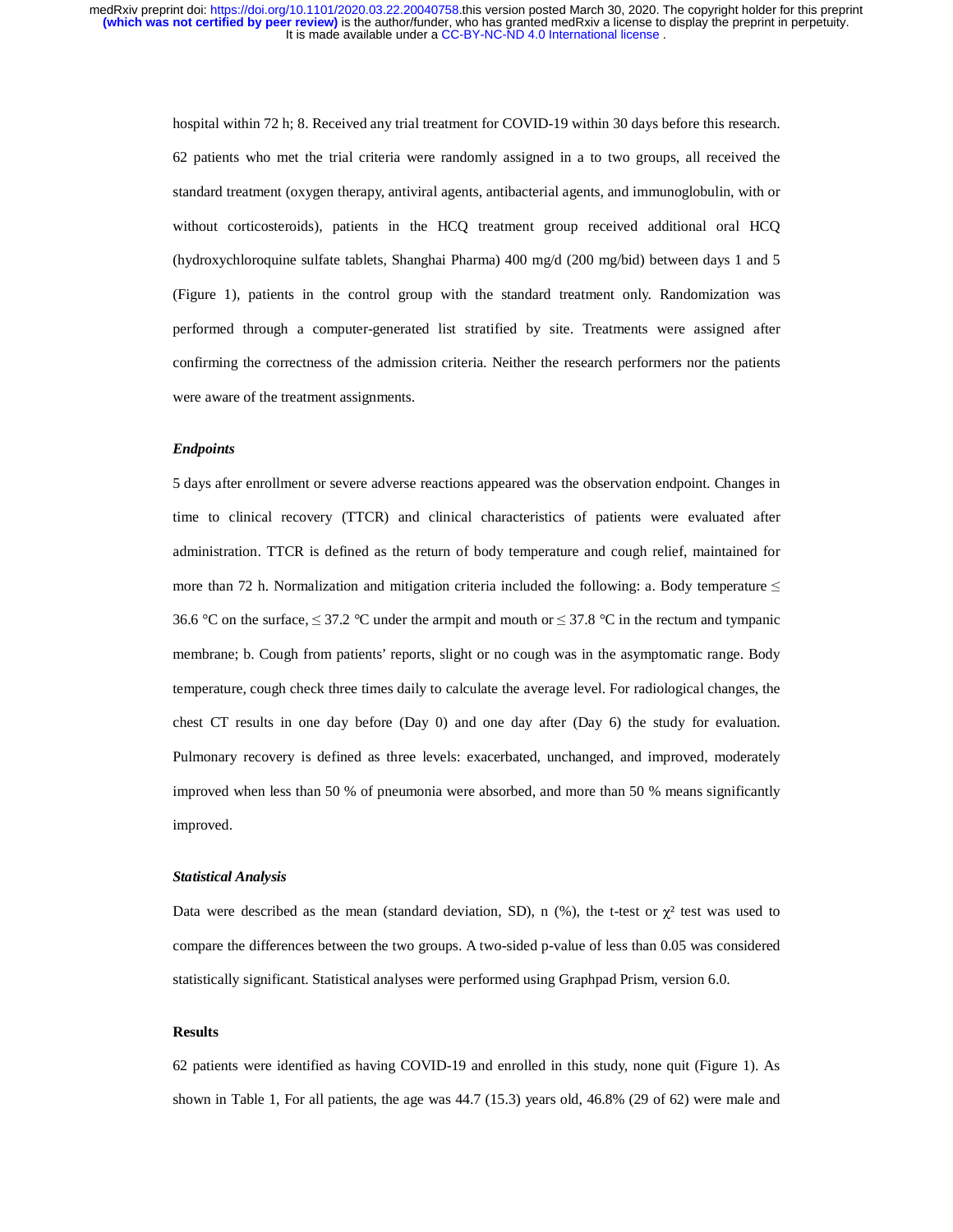It is made available under a [CC-BY-NC-ND 4.0 International license](http://creativecommons.org/licenses/by-nc-nd/4.0/) . **(which was not certified by peer review)** is the author/funder, who has granted medRxiv a license to display the preprint in perpetuity. medRxiv preprint doi: [https://doi.org/10.1101/2020.03.22.20040758.](https://doi.org/10.1101/2020.03.22.20040758)this version posted March 30, 2020. The copyright holder for this preprint

> 53.2% (33 of 62) were female. Patients were randomly assigned into two groups. There was no significant difference in the age and sex distribution between the two groups of patients, but there are significant differences in TTCR between the two groups. For fever, 17 patients in the control group and 22 patients in the HCQ treatment group had a fever in day 0. Compared with the control group [3.2 (1.3) days], the body temperature recovery time was significantly shortened in the HCQ treatment group [2.2 (0.4) days]. For cough, 15 patients in the control group and 22 patients in the HCQ treatment group had a cough in day 0, The cough remission time was significantly reduced in the HCQ treatment group. Notably, a total of 4 of the 62 patients progressed to severe illness, all of which occurred in the control group not receiving HCQ treatment. For adverse effects, it should be noted that there were two patients with mild adverse reactions in the HCQ treatment group, one patient developed a rash, and one patient experienced a headache, none severe side effects appeared among them.

> To further explore the effect of HCQ on pneumonia, we compared and analyzed the chest CT of patients on day 0 and day 6. In our study, pneumonia was improved in 67.7% (42/62) of patients, with 29.0% moderately absorbed and 38.7% significantly improved. Surprisingly, a larger proportion of patients with improved pneumonia in the HCQ treatment group (80.6%, 25 of 31) compared with the control group (54.8%, 17 of 31). Besides, 61.3% of patients in the HCQ treatment group had a significant pneumonia absorption.

## **Discussion**

CQ and its derivatives have been broadly used as immunomodulators in the treatment of systemic lupus erythematosus (SLE) and other rheumatism [12]. As the pharmacological mechanism of CQ is further elucidated, its additional clinical applications, especially the antiviral activity, are also increasingly valued [13]. The efficiency of CQ has been proven in a variety of viruses, including human coronavirus [[14], [15], [16]]. Researchers have even reported both prophylactic and therapeutic advantages of CQ for SARS-CoV infection [17]. The severe acute respiratory syndrome caused by SARS-CoV-2 in several patients is quite similar to SARS-CoV in 2002 and is currently seriously threatening global health by triggering COVID-19. However, none specific drugs are available for the prevention or treatment of COVID-19.

Recently, Wang et al. identified that CQ could effectively inhibit the replication and spread of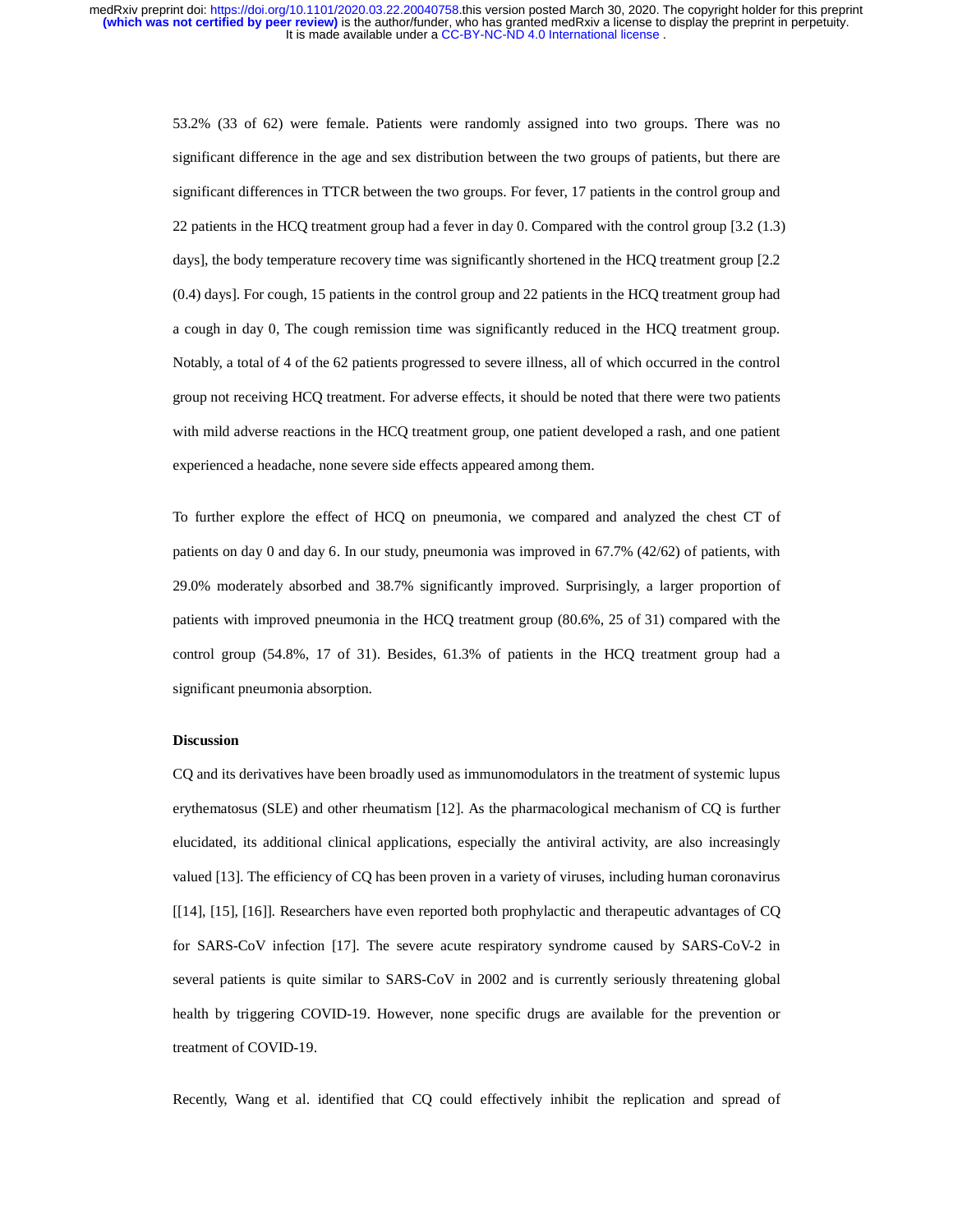It is made available under a [CC-BY-NC-ND 4.0 International license](http://creativecommons.org/licenses/by-nc-nd/4.0/) . **(which was not certified by peer review)** is the author/funder, who has granted medRxiv a license to display the preprint in perpetuity. medRxiv preprint doi: [https://doi.org/10.1101/2020.03.22.20040758.](https://doi.org/10.1101/2020.03.22.20040758)this version posted March 30, 2020. The copyright holder for this preprint

> SARS-CoV-2 *in vitro* [7]. Experts and guides for COVID-19 in China have also recommended chloroquine phosphate superior to the treatment of SARS-CoV-2 infection [8,9]. To assess the safety and effects of CQ in patients with COVID-19, we registered this trial in ChiCTR and chose HCQ (the sulfate and phosphate salts of CQ) as the intervention agent. The data in this study revealed that after 5 days of HCQ treatment, the symptoms of patients with COVID-19 were significantly relieved, manifesting as shorten in the recovery time for cough and fever. At the same time, a larger proportion of patients with pulmonary inflammatory has been partially absorbed in the HCQ treatment group, indicating the immune modulation and anti-inflammatory properties of HCQ in non-malarial diseases [17]. At present, the multiple actions of HCQ such as regulation in pro-inflammatory cytokines [e.g. Tumor necrosis factor-α (TNF-α), interleukin-1 (IL-1), interleukin-1 (IL-6)], antioxidant activities, also promote it widely performed in rheumatic diseases such as SLE [11,17]. According to current research, a higher pro-inflammatory cytokine storm existed in COVID-19 patients with a severe or critical illness, eventually affected the prognosis [18]. For this, IL-6 antibody blocker, transfusion of convalescent plasma, and other therapies have been applied to counteract the cytokine storm [19,20]. Therefore, with antiviral and autoimmune regulation effects, HCQ should be a protector in SARS-CoV-2 infection. In the present study, the reduced risk of progression to severe illness in patients with HCQ treatment also explained the intervention effect of HCQ on the pathological process of the COVID-19.

> Although HCQ has proven to be effective, with advantages of inexpensive and easily accessible, its potential detrimental effects in viral diseases must also be taken seriously. Retinopathy is one of the major adverse reactions of long-term therapy with HCQ [21]. Besides, patients with rheumatoid diseases treated with HCQ occasionally experience arrhythmias [22]. Other rare adverse reactions caused by HCQ include gastrointestinal reactions, cramps, liver dysfunction, itching, headache, dizziness, insomnia, peripheral neuropathy [13]. Fortunately, deciding on individual treatment plans scientifically, monitoring adverse reactions timely, to avoid overdose, short-term application of HCQ is relatively safe.

#### **Conclusion**

Despite our small number of cases, the potential of HCQ in the treatment of COVID-19 has been partially confirmed. Considering that there is no better option at present, it is a promising practice to apply HCQ to COVID-19 under reasonable management. However, Large-scale clinical and basic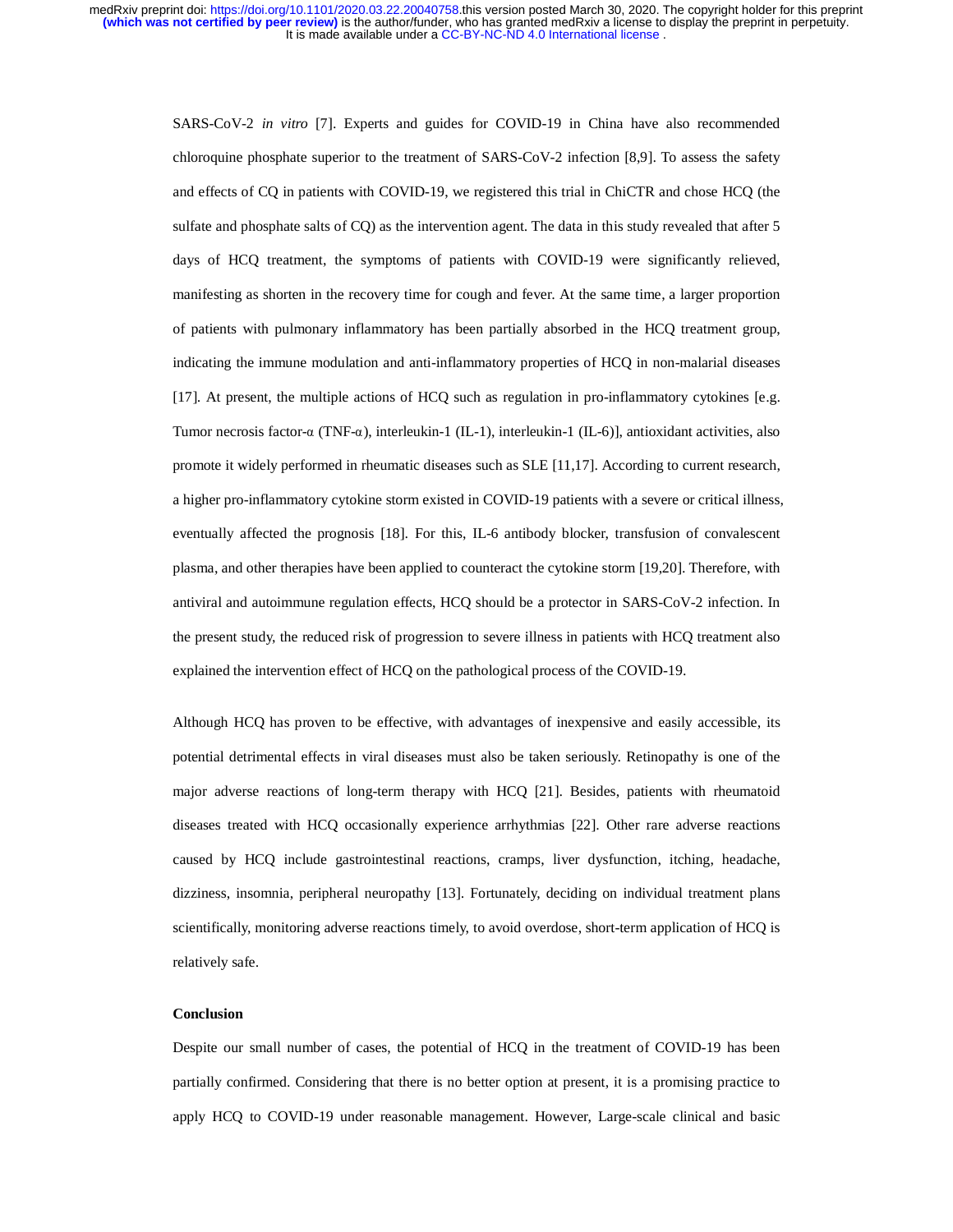> research is still needed to clarify its specific mechanism and to continuously optimize the treatment plan.

#### **Acknowledgments**

Respectful thanks to all patients and their families enrolled in this study. Funding: This study was supported by the Epidemiological Study of COVID-19 Pneumonia to Science and Technology Department of Hubei Province (2020FCA005).

#### **Ethics approval and consent to participate**

The clinical research protocol was reviewed and approved by the Ethics Committee in Renmin Hospital of Wuhan University (Wuhan, China). All research procedures adhered to the tenets of the Declaration of Helsinki. This trial has been registered in the Chinese Clinical Trial Registry, the unique identifier: ChiCTR2000029559.

#### **Conflict of Interest Disclosures**

All authors declare no competing interests.

### **Author Contributions**

ZZ designed this study and major in the clinical management of patients, data collection, data analysis, and writing of the first draft. ZC and JH improved the data analysis and finished the manuscript. SJ helped the clinical management of patients. SH had roles in data collection and interpretation. ZZ and DY had roles in data analysis and data interpretation, RZ and BH helped the data collection. All authors reviewed and approved the final version of the manuscript.

# **Availability of data and materials**

The dataset supporting the conclusions of this article is included within the article.

### **References**

1. Zhu N, Zhang D, Wang W, et al. A Novel Coronavirus from Patients with Pneumonia in China, 2019. New Engl J Med. 2020. DOI: 10.1056/NEJMoa2001017.

- 2. Gorbalenya AE, Baker SC, Baric RS, et al. Severe acute respiratory syndrome-related coronavirus: The species and its viruses – a statement of the Coronavirus Study Group. bioRxiv. 2020:2020-2022.
- 3. Li Q, Guan X, Wu P, et al. Early Transmission Dynamics in Wuhan, China, of Novel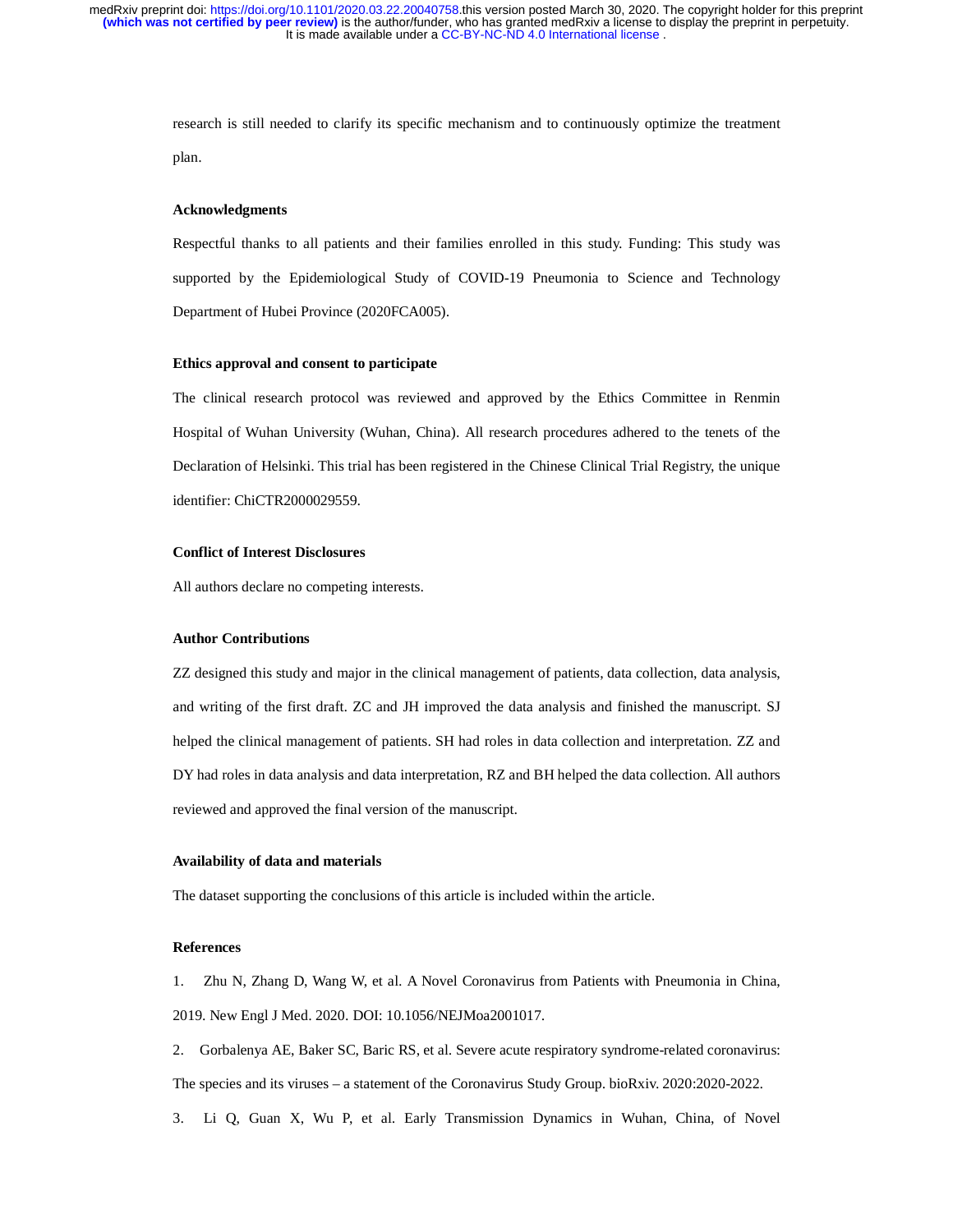> Coronavirus-Infected Pneumonia. The New England journal of medicine. 2020. DOI: https://doi.org/10.1101/2020.02.07.937862.

> 4. Chen N, Zhou M, Dong X, et al. Epidemiological and clinical characteristics of 99 cases of 2019 novel coronavirus pneumonia in Wuhan, China: a descriptive study. The Lancet. 2020;395(10223):507-513. DOI: 10.1016/S0140-6736(20)30211-7.

> 5. World Health Organization. COVID-2019 situation reports-59. https://www.who.int/docs/default-source/coronaviruse/situation

reports/20200319-sitrep-59-covid-19.pdf?sfvrsn=c3dcdef9\_2.

6. Wang C, Horby PW, Hayden FG, Gao GF. A novel coronavirus outbreak of global health concern. The Lancet. 2020;395(10223):470-473. DOI: 10.1016/S0140-6736(20)30185-9.

7. Wang M, Cao R, Zhang L, et al. Remdesivir and chloroquine effectively inhibit the recently emerged novel coronavirus (2019-nCoV) in vitro. Cell Res. 2020. DOI: 10.1038/s41422-020-0282-0.

8. J. Gao, Z. Tian, X. Yang. Breakthrough: chloroquine phosphate has shown apparent efficacy in treatment of COVID-19 associated pneumonia in clinical studies. Biosci Trends (2020 Feb 19), 10.5582/bst.2020.01047. DOI: 10.5582/bst.2020.01047.

9. Colson P, Rolain JM, Lagier JC, Brouqui P, Raoult D. Chloroquine and hydroxychloroquine as available weapons to fight COVID-19 [published online ahead of print, 2020 Mar 4]. Int J Antimicrob Agents. 2020;105932. DOI: 10.1016/j.ijantimicag.2020.105932.

10. The U.S. Food and Drug Administration (FDA). Coronavirus (COVID-19) Update: FDA Continues to Facilitate Development of Treatments. https://www.fda.gov/news-events/press-announcements/coronavirus-covid-19-update-fda-continues-fac ilitate-development-treatments.

11. Rainsford KD, Parke AL, Clifford-Rashotte M, Kean WF. Therapy and pharmacological properties of hydroxychloroquine and chloroquine in treatment of systemic lupus erythematosus, rheumatoid arthritis and related diseases. Inflammopharmacology. 2015;23(5):231-269. DOI: 10.1007/s10787-015-0239-y.

12. Gordon C, Amissah-Arthur MB, Gayed M, et al. The British Society for Rheumatology guideline for the management of systemic lupus erythematosus in adults. Rheumatology (Oxford). 2018;57(1): e1-e45. DOI: 10.1093/rheumatology/kex286.

13. Schrezenmeier E, Dorner T. Mechanisms of action of hydroxychloroquine and chloroquine: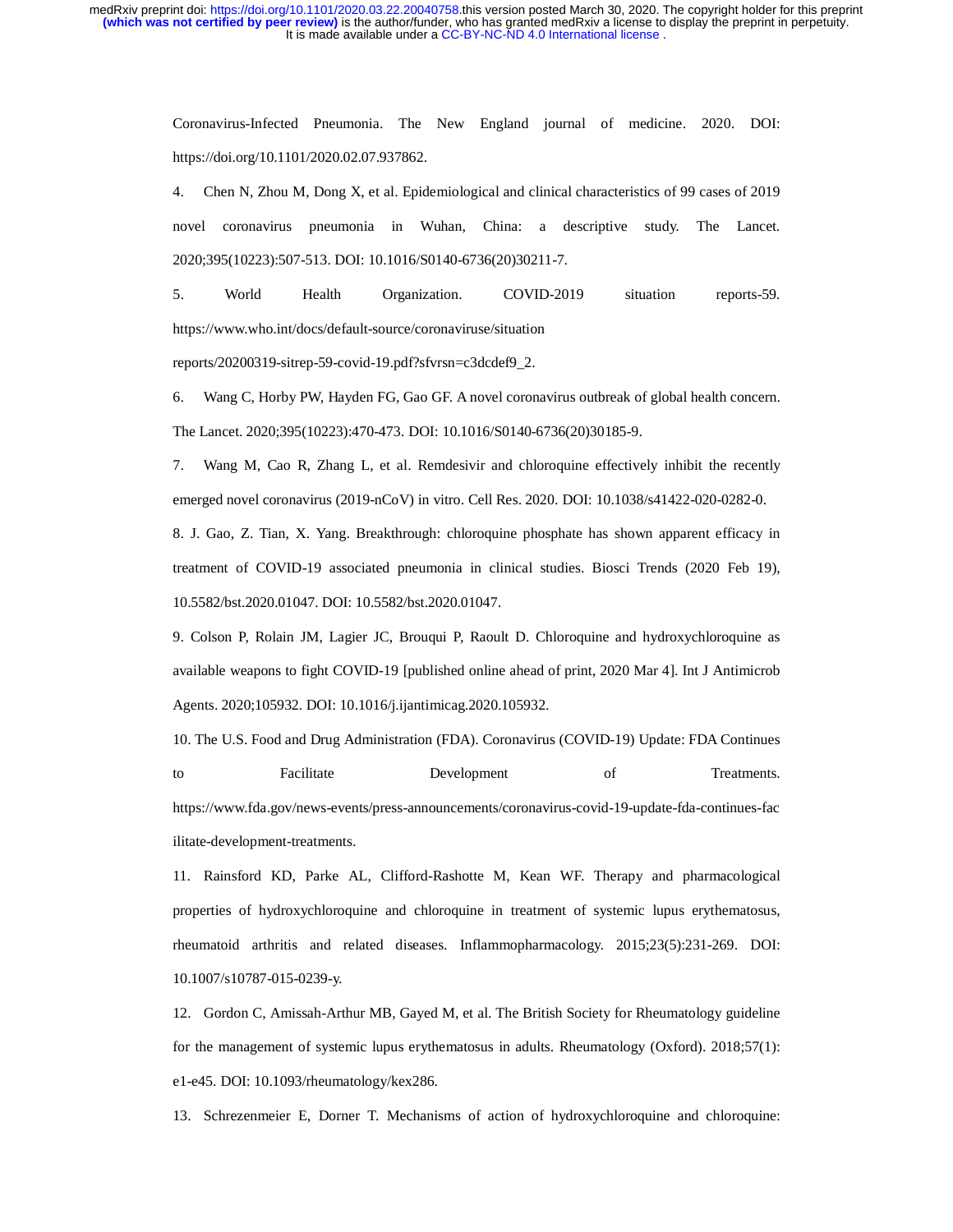implications for rheumatology. Nat Rev Rheumatol. 2020. DOI: 10.1038/s41584-020-0372-x.

14. Akpovwa H. Chloroquine could be used for the treatment of filoviral infections and other viral infections that emerge or emerged from viruses requiring an acidic pH for infectivity. Cell Biochem Funct. 2016;34(4):191–196. DOI:10.1002/cbf.3182.

15.E. Keyaerts, L. Vijgen, P. Maes, J. Neyts, M.V. Ranst. In vitro inhibition of severe acute respiratory syndrome coronavirus by chloroquine. Biochem. Biophys. Res. Commun., 323 (2004), pp. 264-268. DOI: 10.1016/j.bbrc.2004.08.085.

16. Vincent, M.J., Bergeron, E., Benjannet, S. et al. Chloroquine is a potent inhibitor of SARS coronavirus infection and spread. Virol J 2, 69 (2005). DOI: 10.1186/1743-422X-2-69.

17. Al-Bari MA. Chloroquine analogues in drug discovery: new directions of uses, mechanisms of actions and toxic manifestations from malaria to multifarious diseases. J Antimicrob Chemother. 2015;70(6):1608–1621. DOI:10.1093/jac/dkv018.

18. J Liu, S Li, J Liu. et al. Longitudinal characteristics of lymphocyte responses and cytokine profiles in the peripheral blood of SARS-CoV-2 infected patients. medRxiv 2020.02.16.20023671; DOI: https://doi.org/10.1101/2020.02.16.20023671.

19. Conti P, Ronconi G, Caraffa A, et al. Induction of pro-inflammatory cytokines (IL-1 and IL-6) and lung inflammation by Coronavirus-19 (COVI-19 or SARS-CoV-2): anti-inflammatory strategies [published online ahead of print, 2020 Mar 14]. J Biol Regul Homeost Agents. 2020;34(2):1. DOI:10.23812/CONTI-E. DOI: 10.23812/CONTI-E.

20. Chen L, Xiong J, Bao L, Shi Y. Convalescent plasma as a potential therapy for COVID-19 [published online ahead of print, 2020 Feb 27]. Lancet Infect Dis. 2020; S1473-3099(20)30141-9. DOI:10.1016/S1473-3099(20)30141-9.

21. Proano Cinthia., Kimball Glenn P. Hydroxychloroquine Retinal Toxicity. N. Engl. J. Med., 380(17), e27. DOI:10.1056/NEJMicm1304542.

22. Radke JB, Kingery JM, Maakestad J, Krasowski MD. Diagnostic pitfalls and laboratory test interference after hydroxychloroquine intoxication: A case report. Toxicol Rep. 2019;6:1040–1046. Published 2019 Oct 7. DOI: 10.1016/j.toxrep.2019.10.006.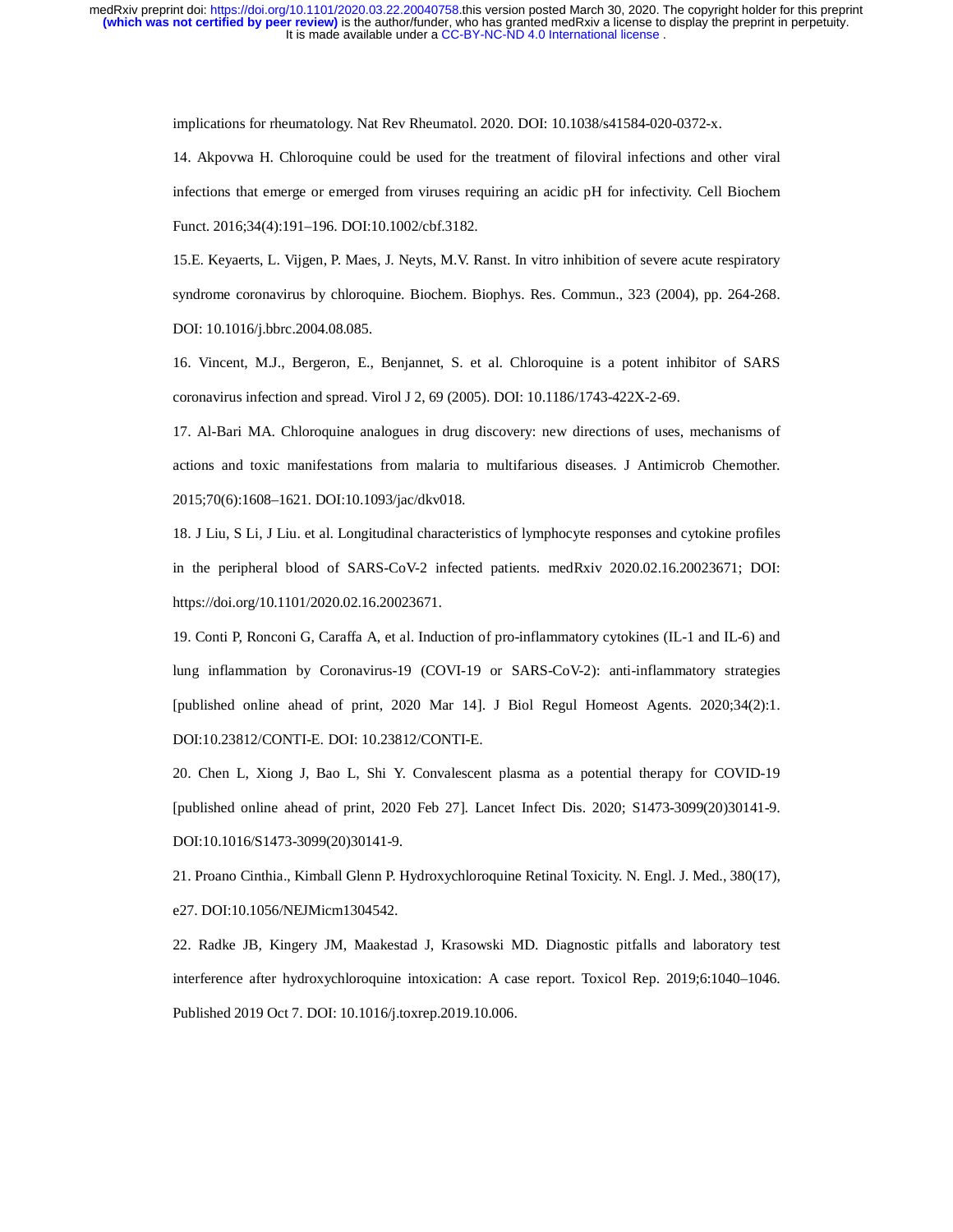# **Tables**

| <b>Characteristics</b>       | All         | <b>Control</b> | <b>HCO</b> | <b>P</b> value |
|------------------------------|-------------|----------------|------------|----------------|
| Cases, n                     | 62          | 31             | 31         |                |
| Age, mean (SD)               | 44.7 (15.3) | 45.2 (14.7)    | 44.1(16.1) | 0.8809         |
| Sex, $n$ $(\%)$              |             |                |            | 0.7991         |
| Male                         | 29 (46.8%)  | 15 (48.3%)     | 14 (45.2%) |                |
| Female                       | 33 (53.2%)  | 16(51.7%)      | 17 (54.9%) |                |
| Fever, day $(SD)^a$          | 2.6(1.0)    | 3.2(1.3)       | 2.2(0.4)   | 0.0008         |
| Cough, day $(SD)^b$          | 2.4(1.1)    | 3.1(1.5)       | 2.0(0.2)   | 0.0016         |
| Progressed to severe illness | $4(6.5\%)$  | $4(12.9\%)$    | $\Omega$   |                |
| Adverse effects              | $2(3.2\%)$  | $\mathbf{0}$   | $2(6.4\%)$ |                |

*Table 1:* Characteristics of patients in this trial.

a 22 patients in the HCQ treatment group,17 patients in the control group with a fever one day before the intervention. b 22 patients in the HCQ treatment group,15 patients in the control group with a cough one day before the intervention. Abbreviations: SD, standard deviation; HCQ, hydroxychloroquine; CT, computed tomography.

| Group               | All    | <b>Exacerbated</b> | Unchanged   | <b>Improved</b> |                    |              |
|---------------------|--------|--------------------|-------------|-----------------|--------------------|--------------|
|                     |        |                    |             | Moderate        | <b>Significant</b> | <b>Total</b> |
| All                 | 62     | 11(17.7%)          | $9(14.5\%)$ | 18 (29.0 %)     | 24 (38.7 %)        | 42 (67.7 %)  |
| Control, $n$ $(\%)$ | 31     | $9(29.0\%)$        | $5(16.1\%)$ | 12(38.7%)       | $5(16.1\%)$        | 17 (54.8%)   |
| $HCQ$ , $n$ $%$ )   | 31     | $2(6.5\%)$         | $4(12.9\%)$ | $6(19.4\%)$     | 19 (61.3%)         | 25 (80.6%)   |
| P value             | 0.0476 |                    |             |                 |                    |              |

*Table 2:* Absorption of pneumonia on chest CT.

Abbreviations: HCQ, hydroxychloroquine.

# **Figures captions**

*Figure 1:* Study flow diagram.

Abbreviations: COVID-19, severe acute respiratory syndrome coronavirus; HCQ, hydroxychloroquine; CT, computed tomography.